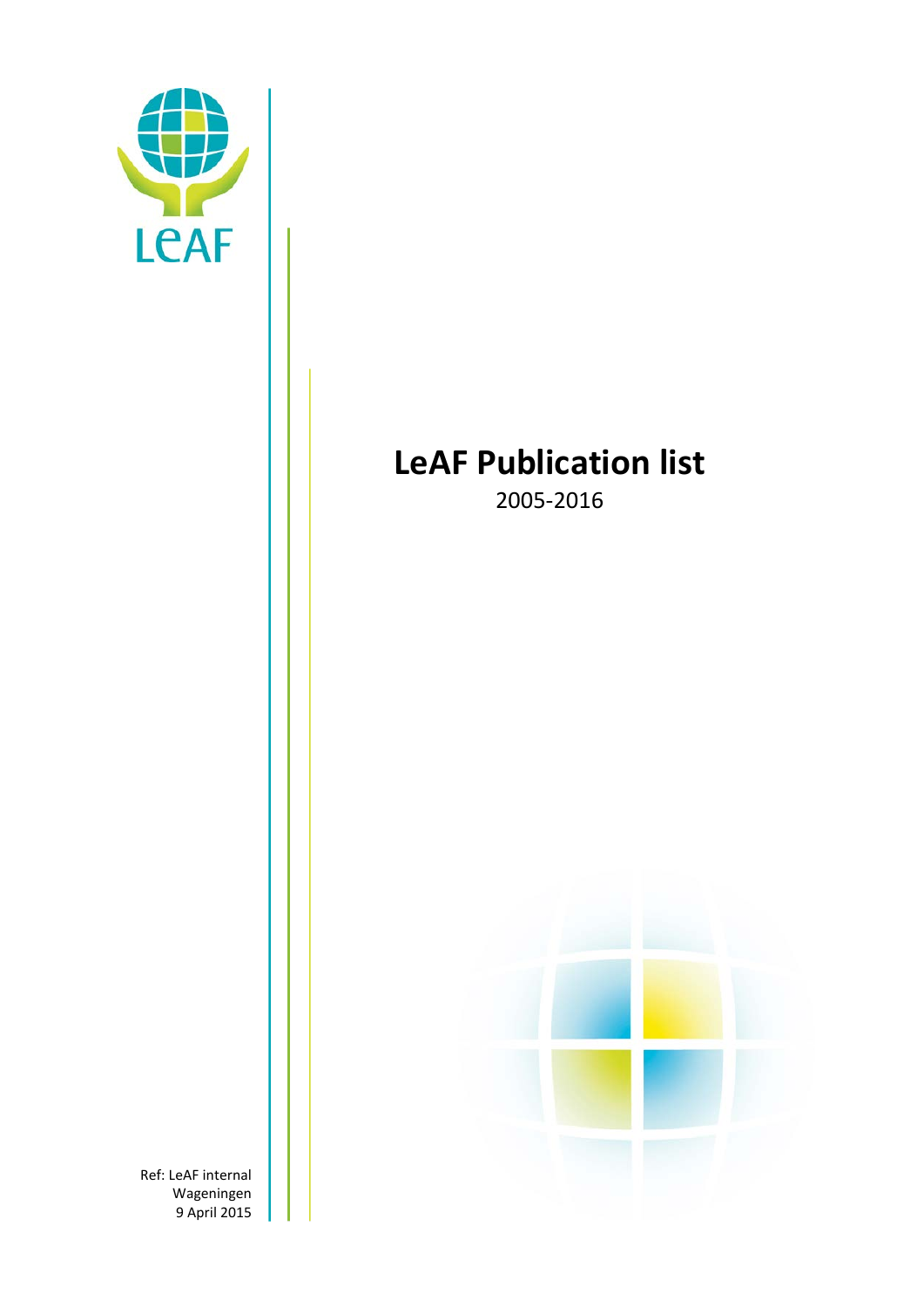

Title: LeAF Publication list

Status: published Date: 16-11-2016

Number of pages: 14

LeAF B.V. P.O. Box 500 6700 AM Wageningen +31 (0)317 484208 info@leaf-wageningen.nl http://www.leaf-wageningen.nl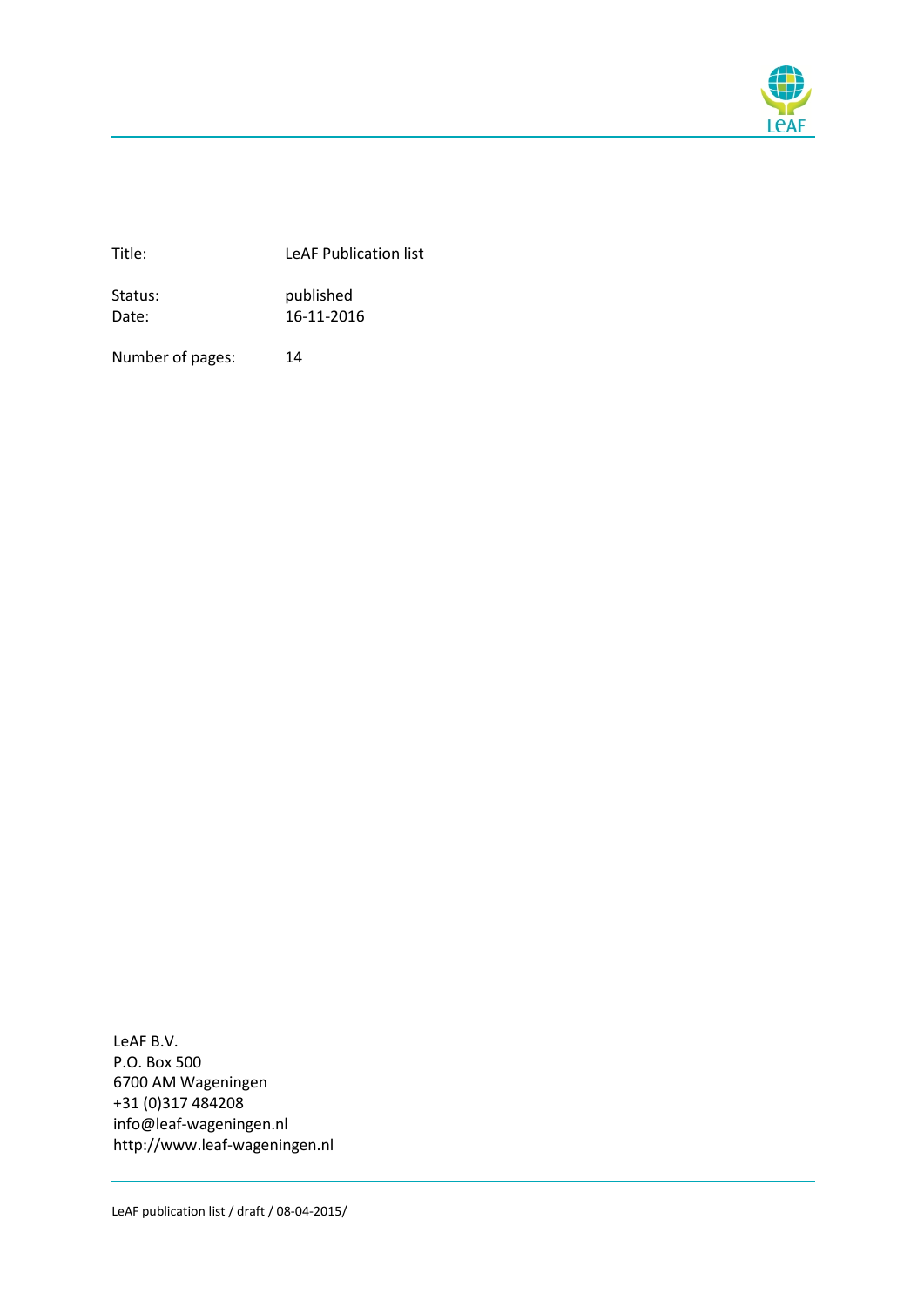

## **Table of Contents**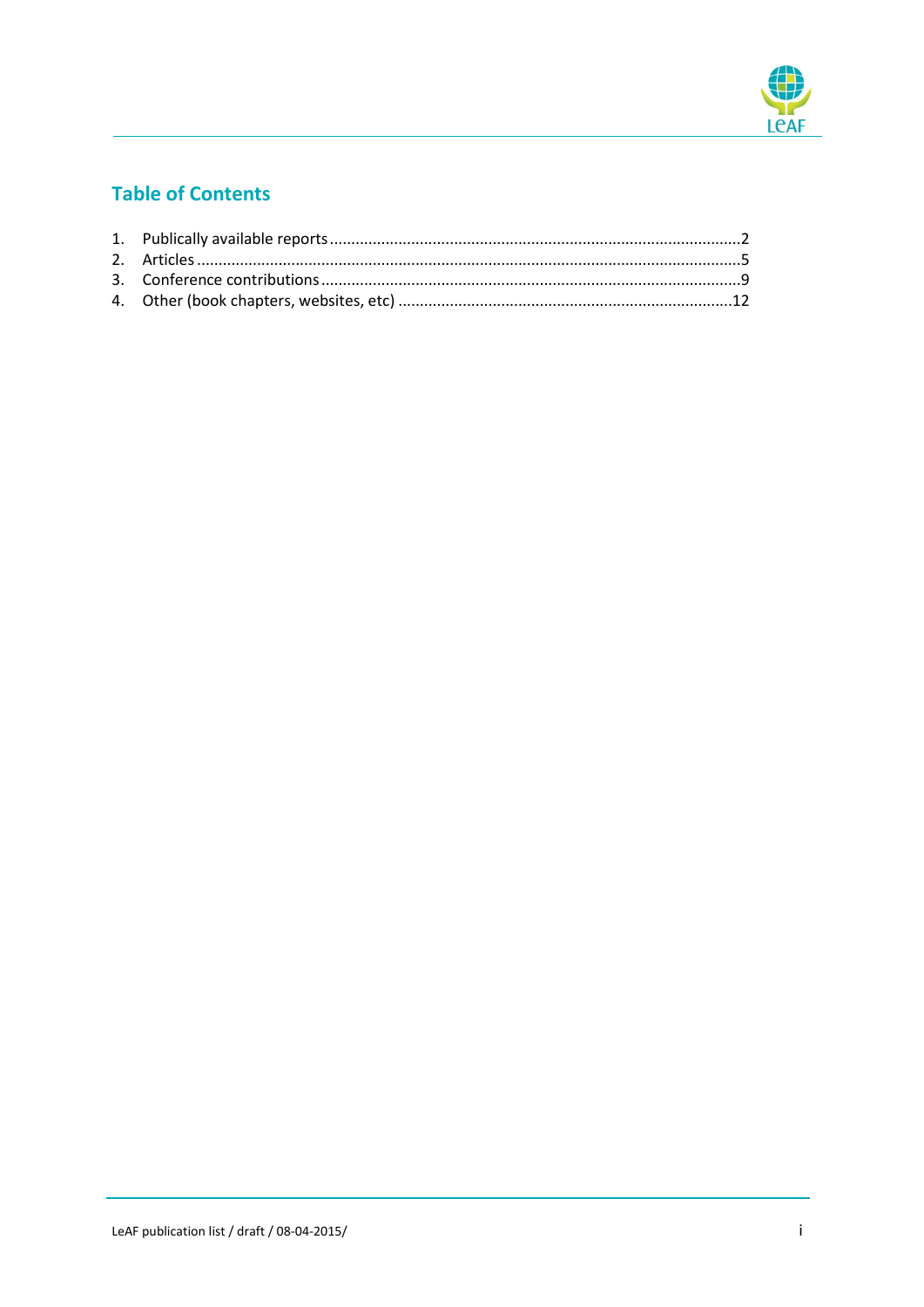

## **1. Publically available reports**

#### **2013**

- Timmerman, M. ; Eekert, M. ; Riel, J.W. van; Schuman, E. (2013) Korte verblijftijd haalbaar bij mestvergisting V-focus 10 (2013)6. - p. 42 - 43.
- Thoden van Velzen, E.U.; Weijma, J.; Sukkel, W.; Vader, J.; Reinhard, A.J.; Oliemans, W.J. (2013) Handelingsperspectief circulaire economie Amsterdam, gezamenlijke oplossingen en kansen voor betere kringloopsluiting in Metropoolregio Amsterdam (MRA) : factsheets bij het visiedocument. LEI, 2013

#### **2012**

- Eekert, M.H.A. van; Weijma, J. ; Verdoes, N. ; Buisonje, F.E. de; Reitsma, B.A.H. ; Bulk, J. van den (2012) Explorative research on innovative nitrogen recovery. STOWA rapportnr. 2012-51
- Bisschops, I. ; Timmerman, M. ; Weijma, J. ; Eekert, M.H.A. van; Buisonjé, F.E. de; Spanjers, H. (2012) Synergie RWZI en mestverwerking. STOWA, 2012 (2011-10 ) - p. 92

#### **2010**

- Bisschops, I., van Eekert, M., Rossum, F.,Wilschut, M., van der Spoel, H. (2010) Betuwse Kunstmest. Winning van stikstof en fosfaat uit urine. STOWA rapportnr. 2010-30.
- Wortmann, E., Kujawa-Roeleveld, K., Zeeman, G., van Erp Taalman Kip, C., van Betuw, W., van Voorthuizen, E., Meulman, B., Elzinga, N. (2010) Nieuwe Sanitatie Westland, STOWA rapportnr. 2010-10.

- Kujawa-Roeleveld K., Grotenhuis T., Kragic Kok D., Schuman E., Jacobi J., Mels A., Zeeman G. (2009) Sorption and biodegradation of pharmaceutical compounds in soil - Application of urine as a natural fertiliser for energy crops. STOWA project 'Anderen - Anders Plassen'.
- Kujawa-Roeleveld K., Zhang J., Mels A., Jacobi J. (2009) Sorption and oxidation of selected pharmaceutical compounds from separately collected human urine. Case: Sleen, De Schoel, separated collection of urine from a point source and treatment for removal of pharmaceutical compounds. STOWA project 'Sleen - De Schoel'.
- Timmerman M., van Riel J.W., Bisschops I., van Eekert, M. (2009) Optimaliseren van mestvergisting. Animal Sciences Group, Wageningen UR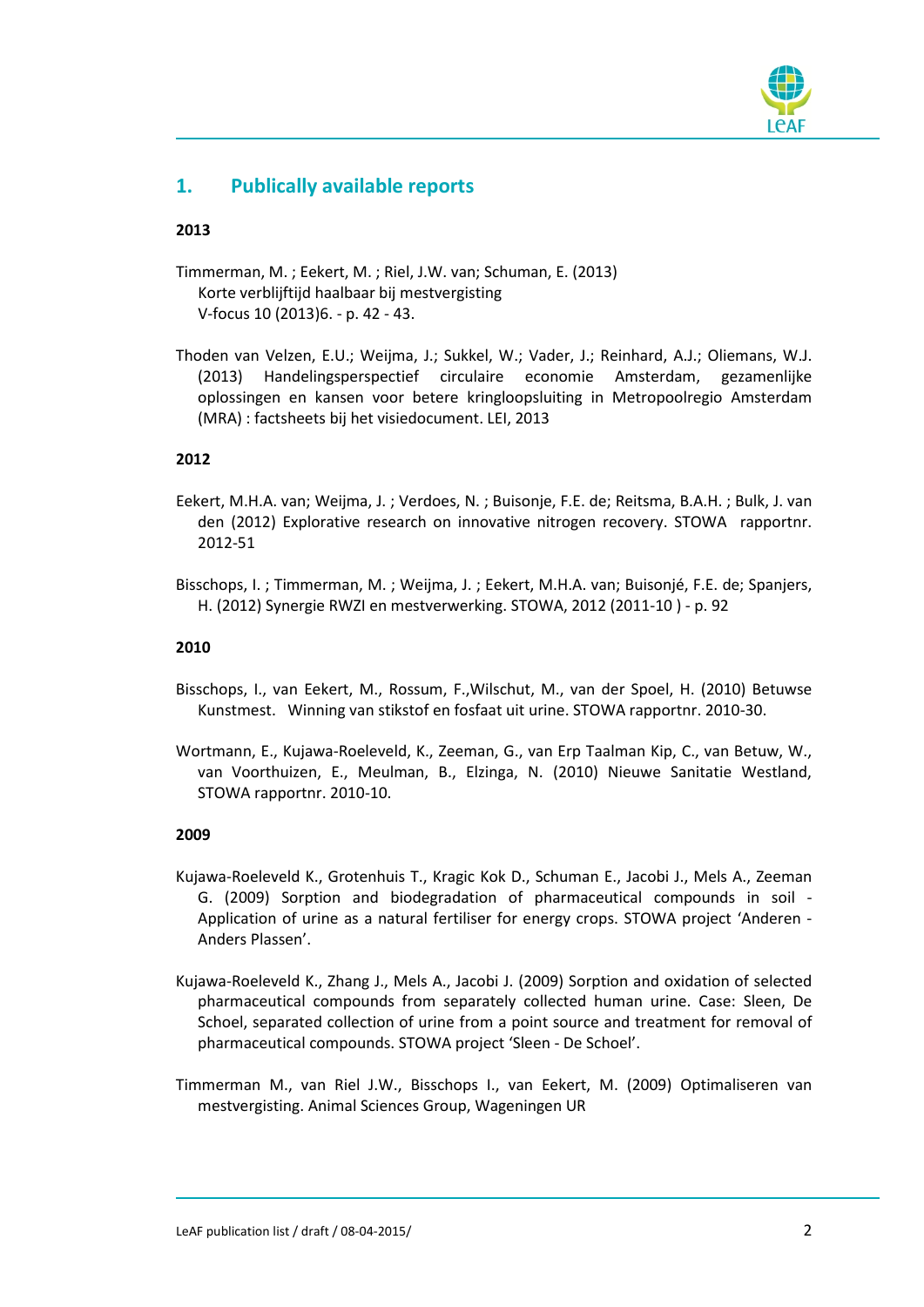

Wortel N.C., Koetse E., Kujawa-Roeleveld K. (2009) Zuiveren van brongescheiden urine - Verwijdering van medicatie en hormoonverstorende activiteit. STOWA project 'Sleen - De Schoel'.

#### **2008**

- Bisschops I., van Eekert M. (2008) Inventarisatie van het risico van transmissie van pathogenen uit biogas - Van biogas naar Groen Gas. In opdracht van SenterNovem.
- → This report (with English summary) is freely accessible at: http://www.rvo.nl/sites/
- default/files/bijlagen/Inventarisatie van het risico van transmissie van pathogenen uit biogas - Van biogas naar Groen Gas.pdf
- Mels A. (2008) Nieuwe Nuts: Duurzaam ontlasten Naar lokaal gebruik van afvalwater. In opdracht van InnovatieNetwerk.
- $\rightarrow$  This report is freely accessible at: http://www.innovatienetwerk.org/nl/bibliotheek/
- Mels A., Bisschops I., Swart B. (2008) Zware metalen in meststoffen: vergelijking van urine en zwart water met in Nederland toegepaste meststoffen. In opdracht van STOWA.

#### **2006**

- van Nieuwenhuijzen A.F., Mels A.R., Brandt C.E., Piekema P., Ottenhoff E.C. (2006) Geavanceerde voorzuivering van afvalwater; praktijktoepassing op de RWZI Amstelveen, STOWA-rapport 2006-13, Utrecht.
- $\rightarrow$  See http://www.stowa.nl/ for downloading or ordering of the report.
- Mels A., Swart B., Zeeman G. (2006) Quickscan knelpunten bij praktische toepassing van DESAH initiatieven, In: Anders omgaan met huishoudelijk afvalwater, STOWA-rapport 2006-18, Utrecht, p. 45-63.
- $\rightarrow$  See http://www.stowa.nl/ for downloading or ordering of the report.

- Mels A., Kujawa K., Wilsenach J., Palsma B., Zeeman G., van Loosdrecht M. (2005). Afvalwaterketen ontketend, Perspectieven voor afvalwatertransport en -zuivering in de 21ste eeuw. STOWA-rapport 2005-12, Utrecht.
- $\rightarrow$  See http://www.stowa.nl/ for downloading or ordering of the report.
- Mels A., Zeeman G., Bisschops I. (2005). Brongerichte inzameling en lokale behandeling van afvalwater: praktijkvoorbeelden in Nederland, Duitsland en Zweden, STOWA-rapport 2005-13, Utrecht.
- $\rightarrow$  See http://www.stowa.nl/ for downloading or ordering of the report.
- Mels A., Martijn E.J., Kampf R., Claassen T. (2005). Waterharmonica in the Developing World. STOWA-rapport 2005-21, Utrecht.
- $\rightarrow$  See http://www.waterharmonica.nl/ for downloading and http://www.stowa.nl/ for downloading or ordering of the report.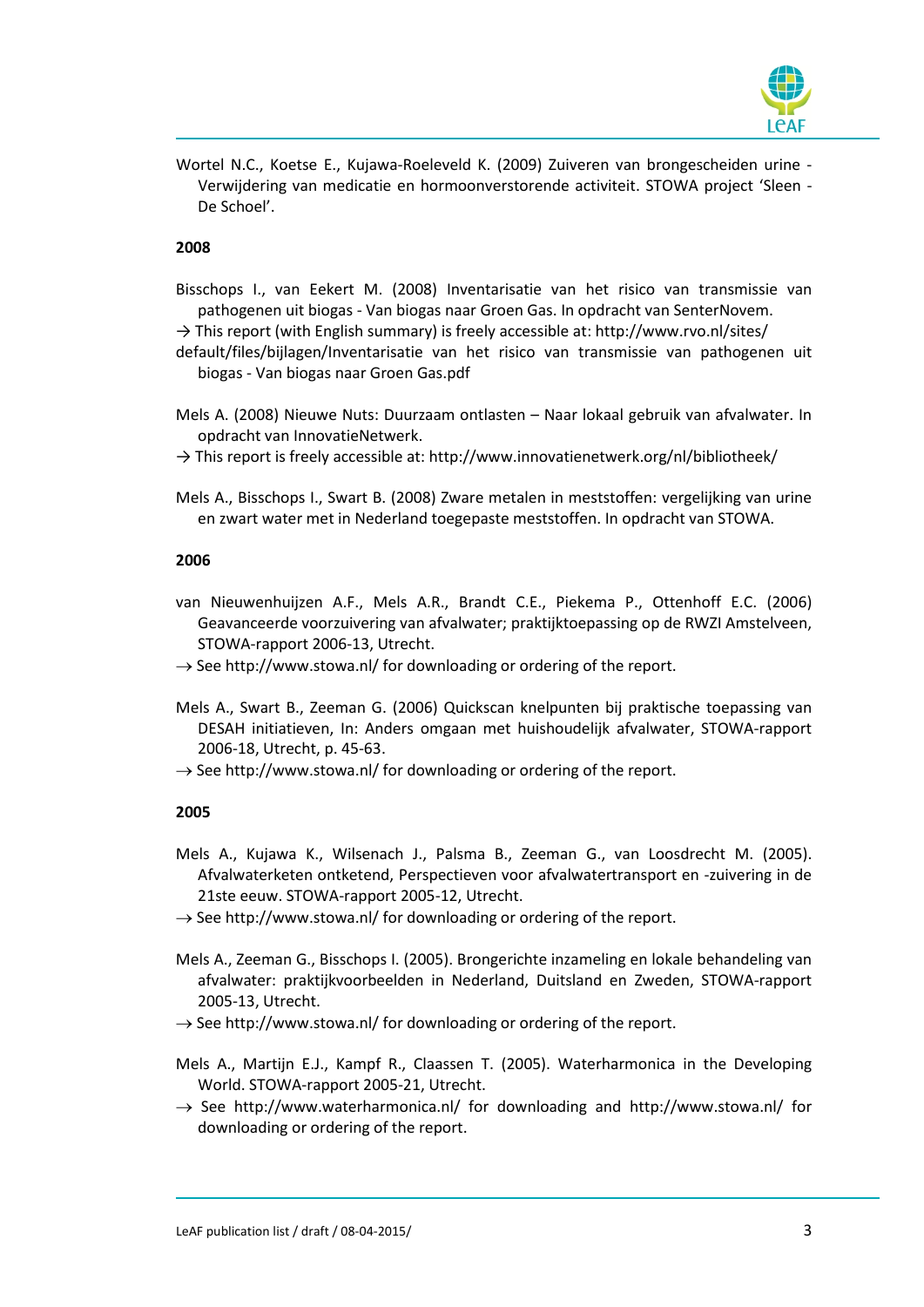

- Reith J.H., Deurwaarders E.P., Hemmes K., Curvers A.P.W.M., Kamermans P., Brandenburg W., Zeeman G. (2005). Bio-offshore: Grootschalige teelt van zeewieren in combinatie met offshore windparken in de Noordzee. ECN-C--05-008
- $\rightarrow$  See http://www.ecn.nl/library/index.html for downloading of the report.
- Spanjers H. (2005) Chapter 6: Treatment scenarios. In: Optimal management of wastewater systems. Report European cooperation in the field of scientific and technical research – Environment, COST Action 624, EUR 21522, ISBN 92-898-0006-2.
- $\rightarrow$  See http://bookshop.eu.int/ for downloading of the report.
- Wortmann E., Van Andel N., Kristinsson J., Mels A., Zeeman G., De Wilt J. (2005). Zonneterp, een grootschalig zonproject. Innovatienetwerk Groene Ruimte en Agrocluster, Rapportnr. 05.2.101, Utrecht.
- $\rightarrow$  See http://www.zonneterp.nl/ and http://www.agro.nl/innovatienetwerk/ for downloading of the report.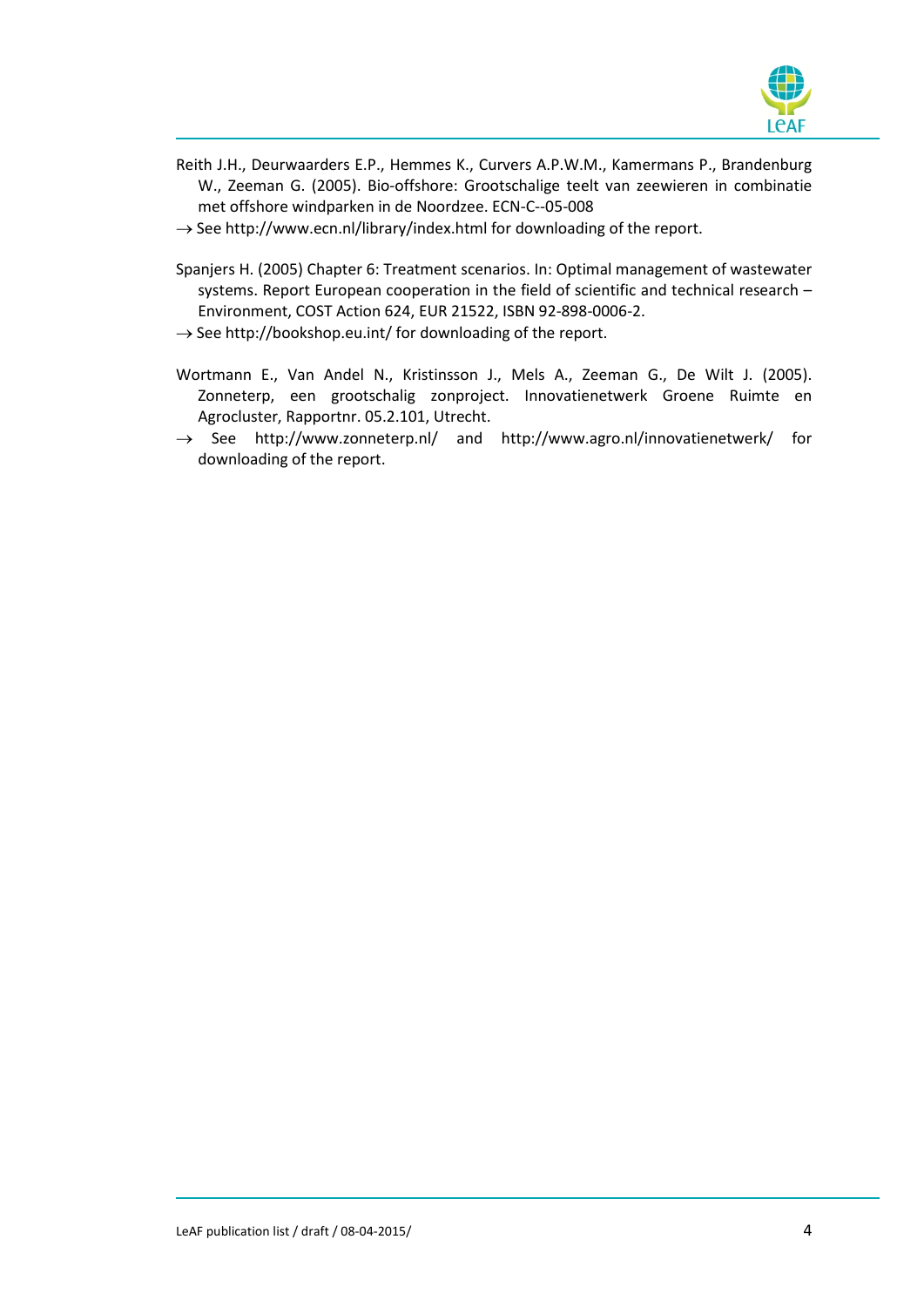

### **2. Articles**

#### **2016**

- Wielemaker J.C ;Weijma, J. ; Zeeman, G. (2016) Harvest to harvest: Recovering nutrients with New Sanitationsystems for reuse in Urban Agriculture.
- $\rightarrow$  See http:// http://www.sciencedirect.com/science/article/pii/S0921344916302488 for downloading the report.

#### **2011**

- Schram, E. ; Eekert, M.H.A. van; Schuman, E. ; Swinkels, W. (2011) Grondsmaak in kweekvis deel 2 Aquacultuur 26 (3) p. 29 - 36.
- Bisschops, I.; Timmerman, M.; Weijma, J.; Man, A. de; (2011) Mogelijkheden tot synergie door mestverwerking op een rioolwaterzuiveringsinstallatie. H twee O : tijdschrift voor watervoorziening en afvalwaterbehandeling.
- Timmerman, M.; Weijma, J.; Bisschops, I.; (2011) Mest verwerkt bij rioolwaterzuiveraar. Vfocus : vakblad voor adviseurs in de dierlijke sector.
- Eekert, M.H.A. van; Dooren, H.J.C. van; Lexmond, M.J. ; Zeeman, G. (2010) Wastewater and Manure. In: Methane and Climate Change / Reay, D., Smith, P., Amstel, A. van, London : Earthscan, 2010 - p. 151 - 174.

#### **2010**

- Kujawa-Roeleveld, K., Sinnema, K., Heideveld, M., van Heerde, S., Overbeek, A. (2010) Sustainability Research in South Africa, Water 21: Dec 2010.
- Nzila, C., Dewulf, J., Spanjers, H., Kiriamiti, H., van Langenhove, H. (2010) Biowaste energy potential in Kenya, Renewable Energy 35:2698-2794
- Taş, N., Heilig, H. G. H. J., van Eekert, M. H. A., Schraa, G., De Vos, W. M. and Smidt, H. (2010) Concurrent hexachlorobenzene and chloroethene transformation by endogenous dechlorinating microorganisms in the Ebro River sediment, FEMS Microbiology Ecology 74:682-692.
- Taş, N., van Eekert, M. H. A., de Vos, W. M. and Smidt, H. (2010) The little bacteria that can – Diversity, genomics and ecophysiology of 'Dehalococcoides' spp. in contaminated environments. Microbial Biotechnology 3:389-402.
- Weelink, S. A. B., van Eekert, M. H. A. and Stams, A. J. M. (2010\) Degradation of BTEX by anaerobic bacteria: Physiology and application. Reviews in Environmental Science and Biotechnology 9:359-385.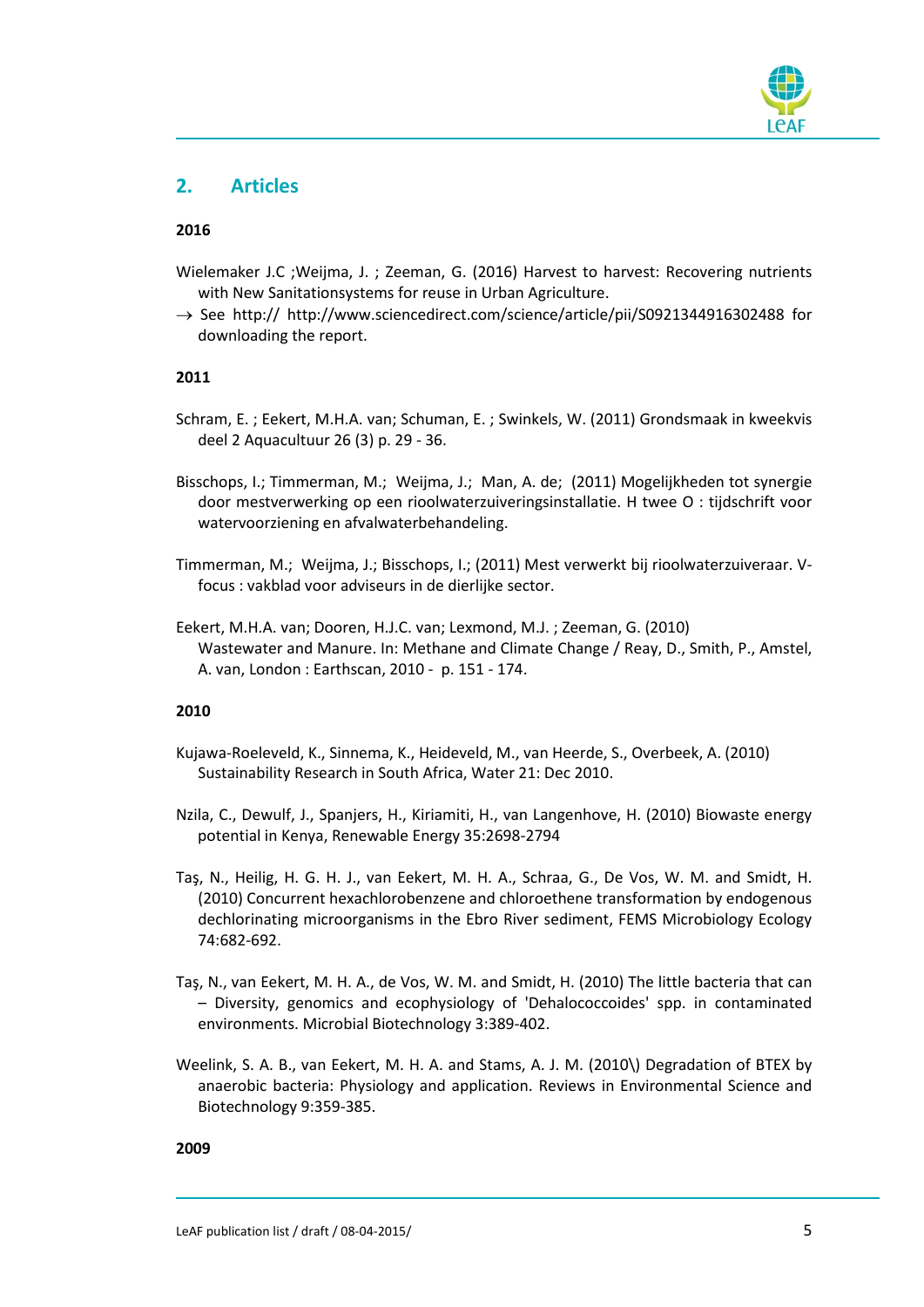

- Okutman Tas D., Karahan Ö, Insel G., Övez S., Orhon D. and Spanjers H. (2009) Biodegradability and denitrification potential of settleable COD in domestic sewage. Water Environ. Res., 81, 715-727.
- Taş N., van Eekert M.H.A, Schraa G., Zhou J., de Vos W.M., and Smidt H.. (2009) Tracking functional Guilds: Dehalococcoides spp. in European River basins contaminated with hexachlorobenzene. Applied and Environmental Microbiology: 75(14): 4696-4704
- Taş N., van Eekert M.H.A, de Vos W.M., and Smidt H. (2009) The Little Bacteria that Can Diversity, Genomics and Ecophysiology of "Dehalococcoides" spp. in Contaminated Environments. Microbial Biotechnology: doi:10.1111/j.1751-7915.2009.00147.x.
- Warmenhoven J.W. and Spanjers H. (2009). TOC based control of anaerobic reactor treating wastewater from a fruit juice packaging factory. Accepted for Wat. Sci. Tech.

#### **2008**

- Maas R.H.W., Bakker R.R., Boersma A.R., Bisschops I., Pels J.R., de Jong E., Weusthuis R.A., Reith H. (2008) Pilot-scale conversion of lime-treated wheat straw into bioethanol: quality assessment of bioethanol and valorization of side streams by anaerobic digestion and combustion. Biotechnology for Biofuels 1:14.
- $\rightarrow$  The article is freely accessible at: http://www.biotechnologyforbiofuels.com
- Nielsen A.M., Spanjers H., Volcke E.I.P. (2008) Calculating pH in pig manure taking into account ionic strength. Water Science & Technology 57 (11) p. 1785-1790
- van Lier J.B. (2008) High-rate anaerobic wastewater treatment: diversifying from end-ofthe-pipe treatment to resource-oriented conversion techniques. Water Science & Technology 57 (8) p. 1137-1148
- Zeeman G., Kujawa K., de Mes T., Hernandez L., de Graaff M., Abu-Ghunmi L., Mels A., Meulman B., Temmink H., Buisman C., Lier J., Lettinga G. (2008) Anaerobic treatment as a core technology for energy, nutrients and water recovery from source-separated domestic waste(water). Water Science & Technology 57 (8) p. 1207-1212
- Van Vliet B., van Eekert M., Zeeman G., Mels A. (2008) Verslag van de 'Sanitation Challenge': an international conference on new sanitation concepts and models of governance. Afvalwaterwetenschap 7 (3) p. 200-2003
- Van Vliet B., van Eekert M., Zeeman G., Mels A. (2008) Sanitation Challenge 2008: voorbij de heilige huisjes? H2O 41 (13) p. 20-21

#### **2007**

Mels A., Telkamp P., Koetse E., Braadbaart O. (2007) Praktijkervaringen met zwart- en grijswatersystemen in Noorwegen en Duitsland, H2O / 10, 25-28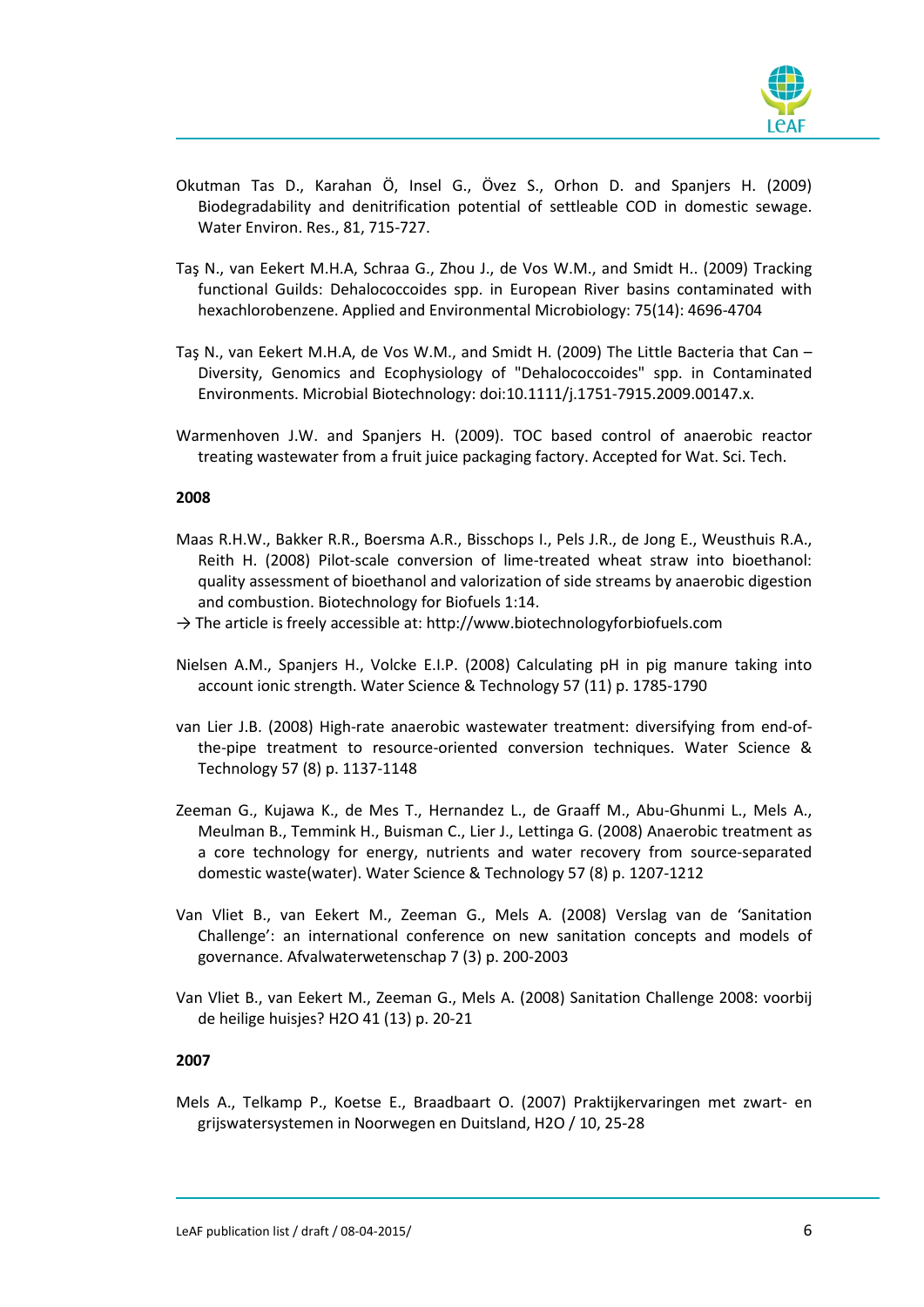

Mels A., Jacobi J., Seghezzo L., Bijlmakers L., de Hoog J., Anten M. (2007) Nederlandse hulp voor waterproblemen in Matagalpa, H2O / 16, 26-17

Van Lier J.B. (2007) Agrarisch hergebruik van gezuiverde effluenten. SPIL 239-240: 25-28.

- Van Lier J.B. (2007) Water en grondstoffen terugwinnen met anaerobe zuivering; is de historische veronachtzaming volleig achterhaald? SPIL 237-238: 23-26.
- Van Lier J.B. (2007) Duurzaam omgaan met een essentiële 'grondstof in overvloed'; meervoudig watergebruik op de waterplaneet. SPIL 233-234: 9-14.

#### **2006**

- Bisschops I., Spanjers H., Keesman K. (2006) Automatic detection of exogenous respiration end-point using artificial neural network, Water Science and Technology, 53 (4-5), 273- 281
- $\rightarrow$  Also published last year in conference proceedings of 2<sup>nd</sup> IWA ICA Conference, Busan, Korea, 2005
- Huibers F.P., Seghezzo L., Mels A. (2006) Wastewater and irrigated agriculture, lessons learnt and possible applications in Africa, African Technology Policy Studies Network, Nairobi, Kenya. ATPS Special Paper Series 23.
- $\rightarrow$  See http://www.atpsnet.org/ for downloading or ordering of the article.
- Mels, A., van Andel N., Kristinsson J., Wortmann E., Oei P., de Wilt J., Lettinga G., Zeeman G. (2006) Zonneterp voorziet decentraal in alle nutsfuncties, Spil 229-230, 2006 no. 5, 12-18
- $\rightarrow$  See http://www.platteland-in-perspectief.nl/ for downloading or ordering of the article.
- Mels A., Zeeman G., Kujawa-Roeleveld K., Palsma B., Swart B. (2006) De keten verandert, langzaam maar zeker!, Afvalwaterwetenschap 5, 43-47
- Spanjers H., Bouvier J.-C., Steenweg P., Bisschops I, van Gils W. and Versprille B. (2006) Implementation of in-line infrared monitor in full-scale anaerobic digestion process, Water Science and Technology, 53 (4-5), 55-61
- $\rightarrow$  Also published last year in conference proceedings of 2<sup>nd</sup> IWA ICA Conference, Busan, Korea, 2005
- Spanjers H., van Lier J.B. (2006) Instrumentation in anaerobic treatment research and practice, Water Science and Technology, 53 (4-5), 63-76
- $\rightarrow$  Also published last year in conference proceedings of 2<sup>nd</sup> IWA ICA Conference, Busan, Korea, 2005

#### **2005**

Mels, A., Otterpohl, R., Zeeman, G. (2005). Water cycle more integrated in built environment - Paradigm shifts in wastewater management, Sustainable Building, issue 01 - 2005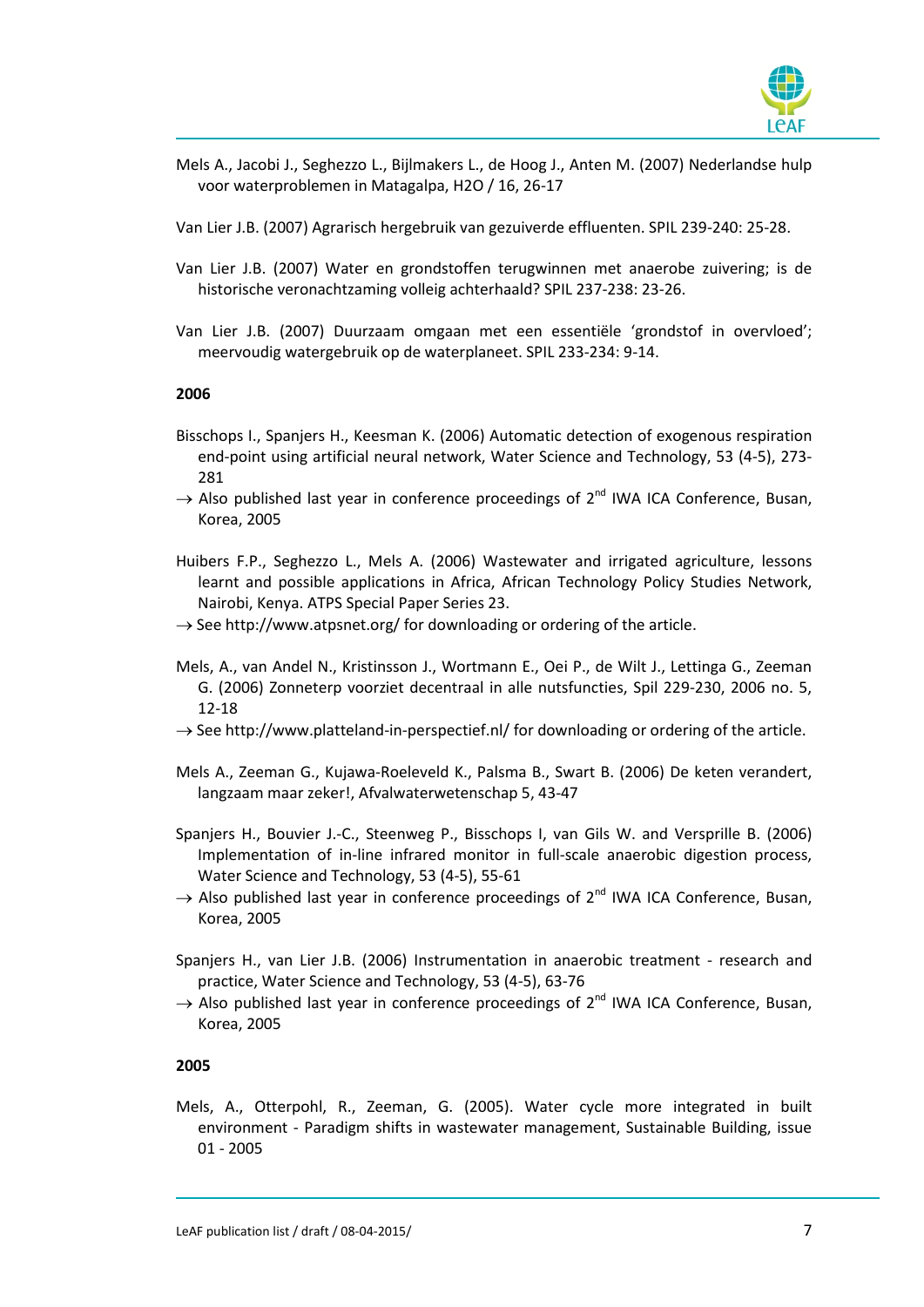

 $\rightarrow$  See http://www.ue.wur.nl/ for downloading of the article.

- Mels A., Zeeman G., Kujawa-Roeleveld K., Palsma B., Swart B. (2005). Demonstratieproject in Meppel - De keten verandert, langzaam maar zeker! H2O 38 (11), 18-20
- Bisschops I., dos Santos A.B. and Spanjers H. (2005) Waste sizing solution as co-substrate for anaerobic decolourisation of textile dyeing wastewaters. Water Science and Technology 52 (1-2), 397-403.
- dos Santos A.B., Bisschops I.A.E., Cervantes F.J., van Lier J.B. (2005). The transformation and toxicity of anthraquinone dyes during thermophilic (55C) and mesophilic (30C) anaerobic treatments, Journal of Biotechnology, 115(4), pp 345-353
- Mattioli D., De Florio L., Giordano A., Tarantini M., Scalbi S. (ENEA, Bologna), Aguado M. (IPTS, Sevilla), Bianchi R., Bergna G. (Lariana Depur, Fino Mornasco), Witters H., Genné I. Schiettecatte W. (VITO, Mol), Spanjers H., Bisschops I. (LeAF, Wageningen), Hanke G., Loos R., Ligthart J. (IES, Ispra), Osset P., Vayn C. (Ecobilan, Paris), De Vreese I. (Centexbel, Brussels). (2005) Efficient use of water in the textile finishing industry, E-Water 2005/08, http://www.ewaonline.de/journal/2005\_08.pdf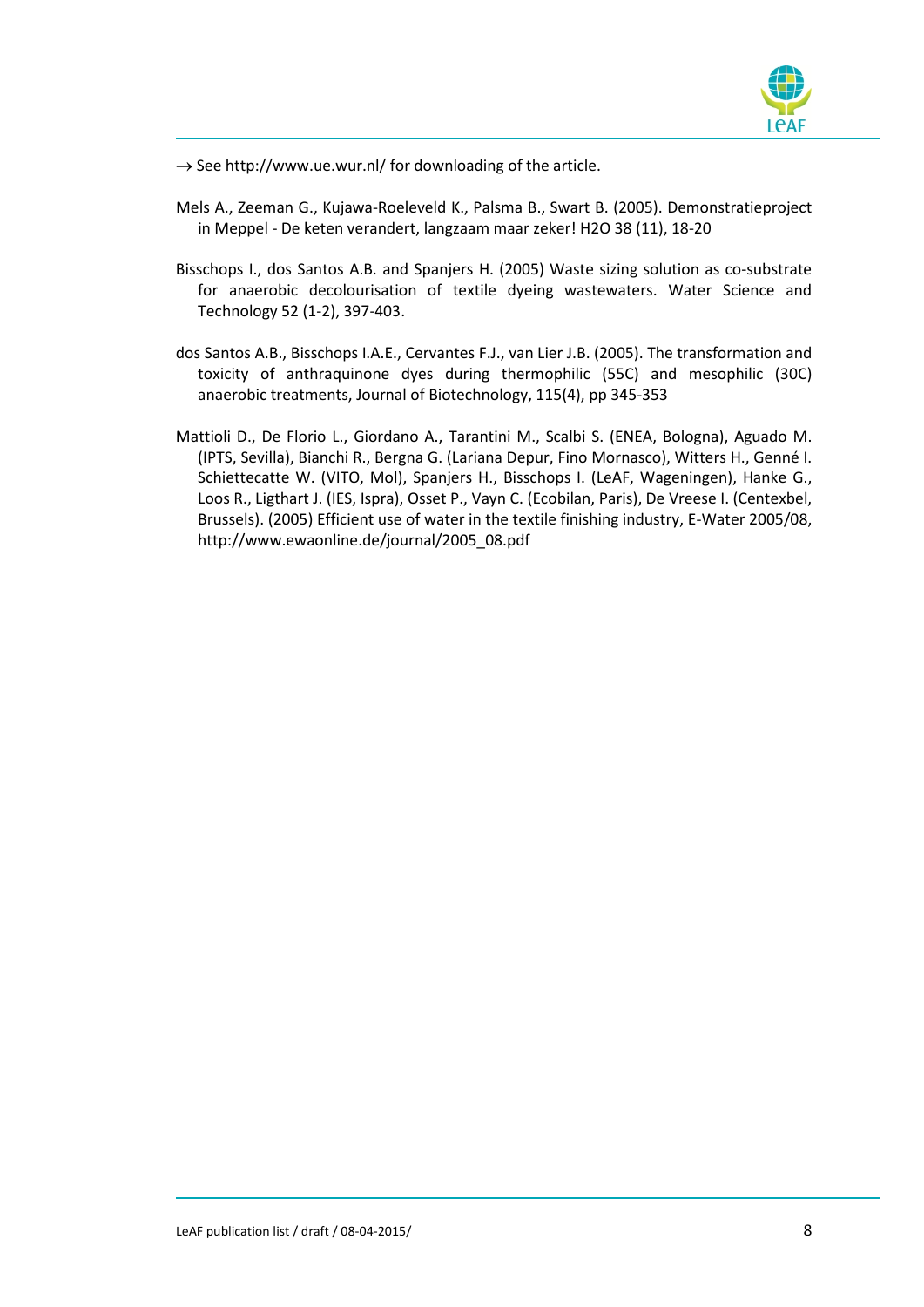

## **3. Conference contributions**

#### **2010**

- Kragić-Kok, D., Spanjers, H. and Starkl, M. (2010) Global knowledge based technologies for water supply and sanitation in rural and peri-urban areas – an integrated approach for various stakeholders and decision makers, presented at the Project Antinomos final conference on "Dilemmas in Water Supply and Sanitation Sustainable Technology", November 22-24, 2010, Bari, Italy.
- Schram, E., Swinkels, W., van Eekert, M., Schuman, E., Schneider, O., and Verreth, J. (2010) How to prevent off-flavour in farmed fish? Poster presented at Aquaculture Europe, October 5-8, 2010, Porto, Portugal.
- Ronteltap, M., and van Eekert, M. (2010) P-recovery from source separated urine. Presented at Trend in Environmental Biotechnology: "Phosphorus: from excess to shortage. Can technology solve the problem?", November 18, Delft, The Netherlands
- van Eekert, M. (2010) Nieuwe sanitatie. Verwerking van urine: terugwinning van N en P. Opening vanSaniphos, Zutphen 13 oktober 2010 (*http://www.saniphos.eu*/)

#### **2009**

Miriam H.A. van Eekert, Iemke Bisschops, Maikel Timmerman, Grietje Zeeman, 2009. Methane from biomass; an efficient use of byproducts. SENSE symposium: Innovative Techniques for a sustainable environment. 19-20 February 2009. Wageningen, the Netherlands.

#### **2008**

- Castellano D., Mels A., Braadbaart O., Veenstra S., Dijkstra I., Meulman B., Singels A., Wilsenach J.A. (2008) Sanitation services for the informal settlements of Cape Town, South Africa. Millennium Development Goals on Sanitation, Aquatech International Congress, Amsterdam RAI, The Netherlands. 30th September – 1 October 2008.
- Kujawa-Roeleveld K., Schuman E., Grotenhuis T., Kragić D., Mels A., Zeeman G. (2008) Biodegradability of human pharmaceutically active compounds (PhAC) in biological systems treating source separated wastewater streams. Proceedings of the IWA international conference Sanitation Challenge, 19-21 May 2008, Wageningen, The **Netherlands**

#### **2007**

Nielsen A.M., Spanjers H. and Volcke E.I.P. (2007) Calculating pH in pig manure taking into account ionic strength. Presented at 11th World Congress on Anaerobic Digestion, 23-27 September 2007.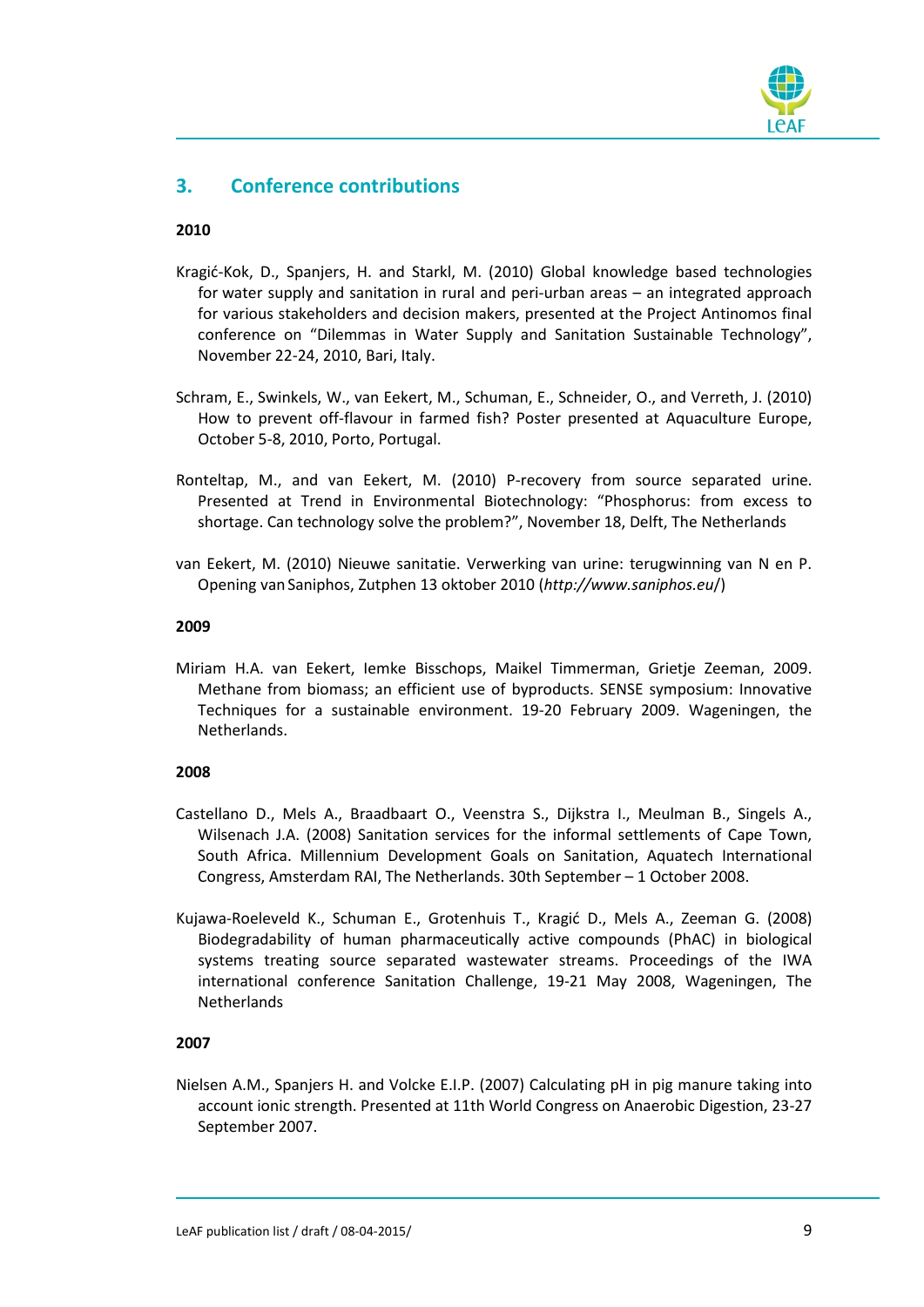

- Spanjers H. (2007) Anaerobic digestion: industrial wastewater treatment technique or resource conversion technology? Global Water Management Congress, Dubai, 19-20 November 2007
- Veeken A., Blok W., Mels A., Moolenaar S., van Ewijk H. (2007) Present and Future Strategies for Biowaste Management. 2nd BOKU Waste Conference, April 16 - 19, 2007, Vienna, Austria. http://waste-conference.boku.ac.at/
- Veeken A., Blok W., Moolenaar S., Grigatti M. (2007) Standardized determination and classification of compost organic matter stability. 2nd BOKU Waste Conference, April 16 - 19, 2007, Vienna, Austria. http://waste-conference.boku.ac.at/
- Van Lier J.B. (2007) Current and future trends in anaerobic digestion: diversifying from waste(water) treatment to resource oriented conversion techniques. In: Proc. of the 11th IWA-International Conference on Anaerobic Digestion, Brisbane, Australia, 23-27 September, 2007. Invited key-note speaker

#### **2006**

- Seghezzo L., Mels A., van Buuren J., van Lier J. (2006) Internet course on urban wastewater treatment and agricultural reuse, In: Proceedings of Euro-Arab Environment Conference & Exhibition 2006, 27-29 November, p. 2006. 803-810.
- Van Lier J.B. (2006) Anaerobic industrial wastewater treatment; perspectives for closing water and resource cycles. In: Proceedings of ACHEMA 2006, 28th Int. Exhibition Conference on Chemical Technology, Environmental Protection and Biotechnology. May 15-19, 2006, Frankfurt, Germany, Invited Key-note speaker.
- Van Lier J.B. (2006) Anaerobic treatment for resource recovery. In: Proceedings of Workshop on Produktionintegrierte Wasser/Abwasser Technik. Sept. 13-14, 2006, Bremen, Germany. Invited speaker

- Hegger D.L.T., van Vliet B., Mels A.R. (2005) Radical and incremental environmental innovations in urban water management - could they be friends? In: proceedings of 10th International Conference on Urban Drainage, August 21-26th 2005. Copenhagen, Denmark
- Spanjers H., Bouvier J.-C., Steenweg P., Bisschops I, van Gils W. and Versprille B. (2005) Implementation of in-line infrared monitor in full-scale anaerobic digestion process. 2nd IWA Conference on Instrumentation, Control and Automation for water and wastewater treatment and transport systems, Busan, Korea, May 29 -June 2, 2005.
- Bisschops I., Spanjers H. and Keesman K. (2005) Automatic detection of exogenous respiration end-point using artificial neural network. 2nd IWA Conference on Instrumentation, Control and Automation for water and wastewater treatment and transport systems, Busan, Korea, May 29 – June 2, 2005.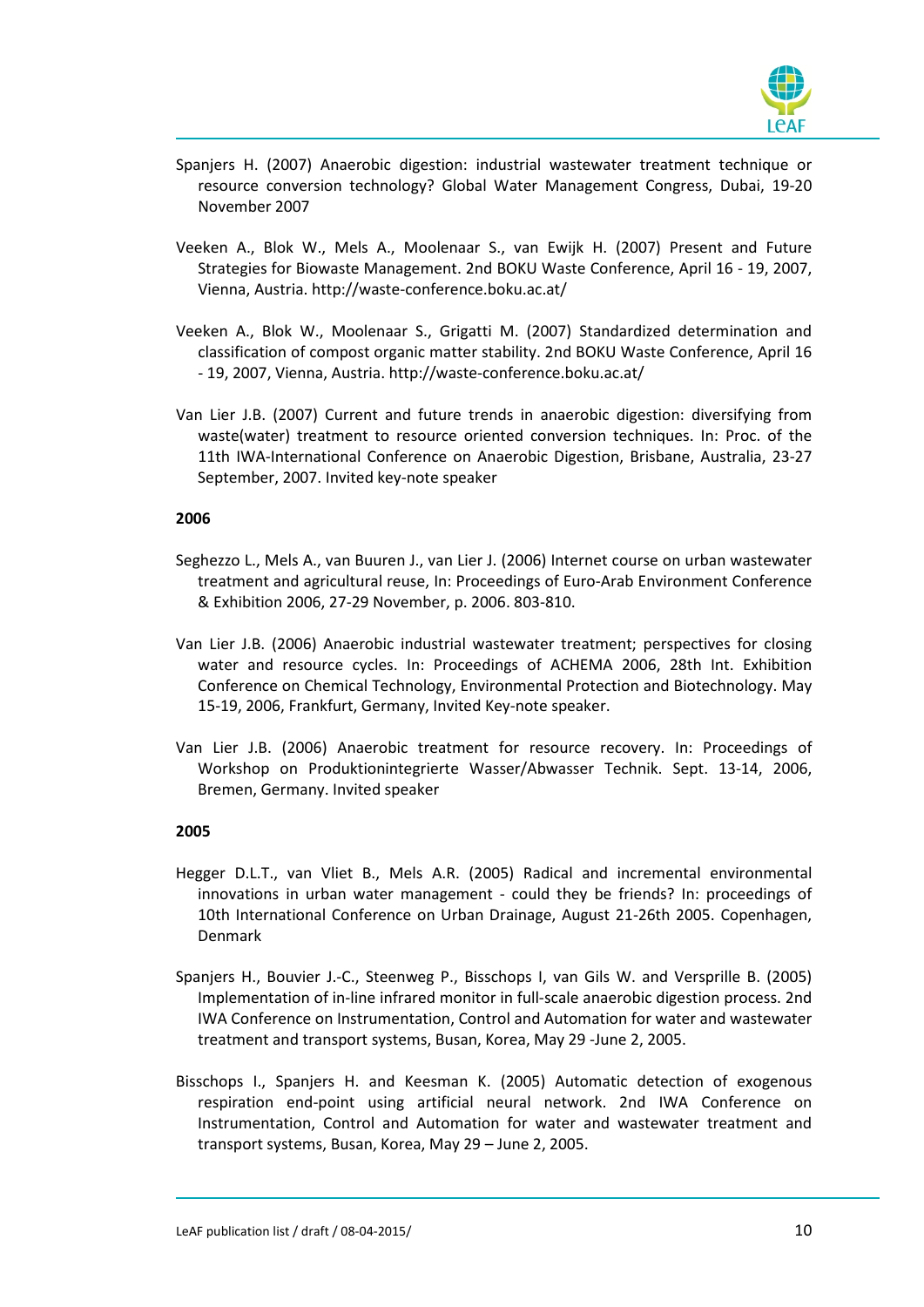

Spanjers H. and van Lier J.B. (2005) Instrumentation in anaerobic treatment – research and practice. 2nd IWA Conference on Instrumentation, Control and Automation for water and wastewater treatment and transport systems, Busan, Korea, May 29 – June 2, 2005.